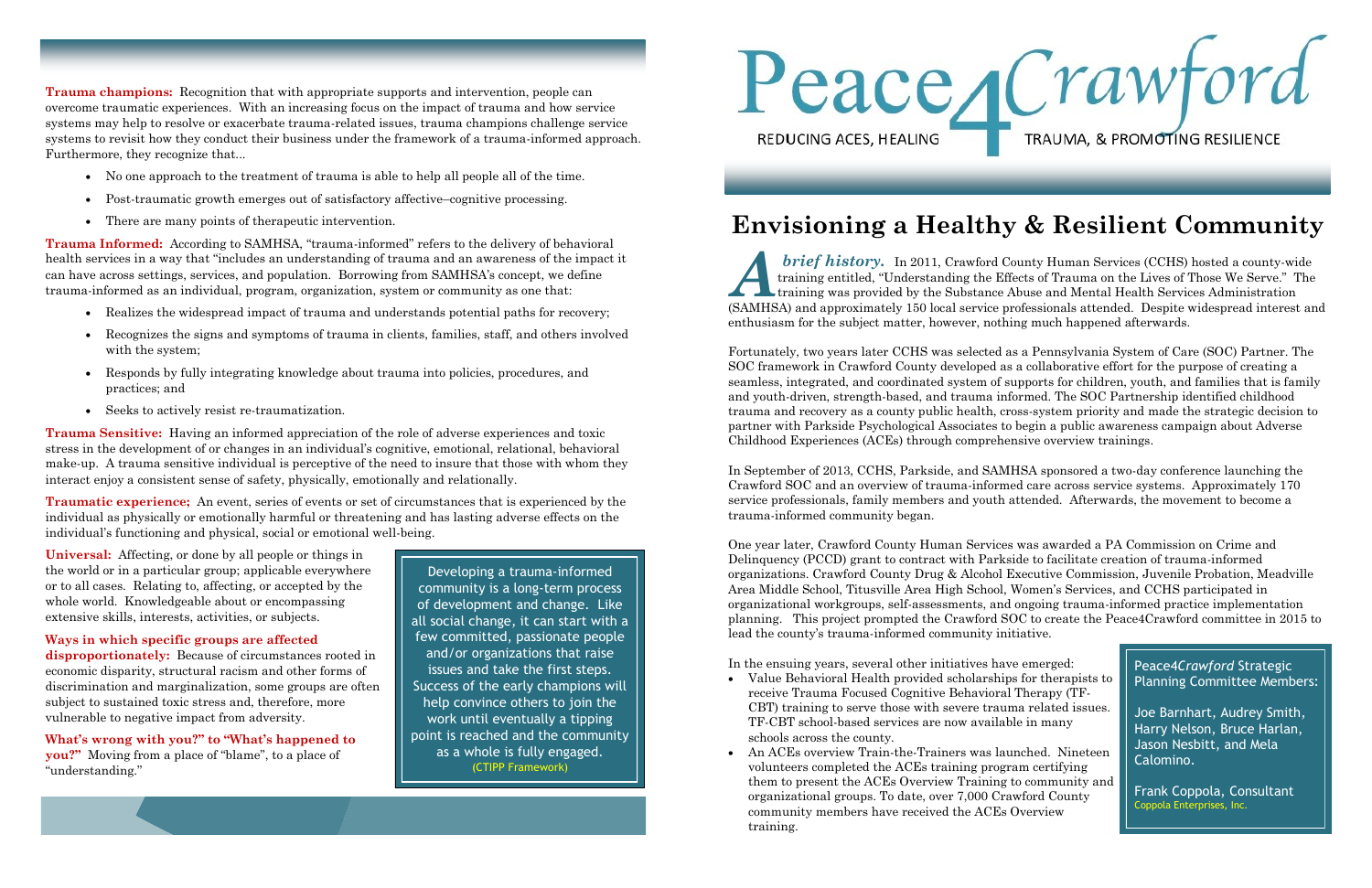CCHS, Erie Human Services and Edinboro University partnered for the past four years to present the Annual Trauma Informed & Resilient Communities Conferences at Edinboro University. More than 1,200 service professionals, educators, students, family/youth members, criminal justice system staff, and medical professionals attended the conferences.

Today, Crawford SOC and the Peace4Crawford committee meet regularly to develop and support training, programming, and leadership for Crawford County's trauma-informed initiatives.

*A few notes about the plan.* Imagine a place where people ask, "What happened to you?" instead of "What's wrong with you?" Imagine a place that understands that traumatizing events can be re-triggered. Imagine a place committed to supporting the healing process while working to reduce the sources of toxic stress. **\*** That place is Crawford County where the Peace4Crawford movement envisions a healthy and resilient community where everyone feels valued and respected.

The Peace4Crawford movement is modeled after the Peace4Tarpon (P4T) movement in Tarpon Springs, FL. The P4T Trauma Informed Community Initiative is a grassroots effort and the first of its kind in the nation. P4T looks through a "trauma informed lens" to seek the root causes of its most challenging issues rather than addressing symptoms. They are working to create a peaceful and thriving Tarpon Springs. Other Peace4 movements have begun in various communities around the country. All of these movements trace their origins to the pioneering work of Dr. Vincent Felitti, chief of Kaiser Permanente's Department of Preventative Medicine in San Diego, CA. Back in 1985, Dr. Felitti was trying to

understand why half the people in his obesity clinic dropped out year after year despite the fact that they were losing weight. The mystery turned into a 25-year quest involving researchers from the Centers for Disease Control and Prevention and more than 17,000 members of Kaiser Permanente's San Diego care program. The research would reveal that adverse experiences in childhood were common, even in the white middle-class, and that these experiences are linked to every major chronic illness and social problem (including obesity) that the U. S. grapples with and spends billions of dollars on.

Locally, P4C committee members began asking the question, "What if all Crawford County residents together with businesses, community, faith, and governmental organizations,

health care providers, and schools had a basic understanding of the lifespan impact of adverse childhood experiences and trauma that would inspire them to be more trauma sensitive in their interactions with others while encouraging them to use trauma-informed practices in their lives and activities?" The question was so provocative that the committee immediately embarked on a strategic planning course of action to devise a plan that could realize this vision. Laid out in this report is the culmination of two years of work by the strategic planning subcommittee in conjunction with the P4C committee. The plan is both revolutionary in scope yet practical in its application. It seeks to transform our local communities through education and training on ACES, prevention and advocacy, screening, assessment, and intervention. It supports further inquiry and understanding of the multi-dimensional causes of trauma while supporting efforts to build a more restorative and resilient community.

*Health, Healing and Wholeness for All*

"Time does not heal all of the adverse experiences commonly found in the childhoods of a population of middle aged, middleclass Americans. One does not just 'get over' some things, not even 50 years later." - Vincent Felitti

**Specialized Providers:** In this context, the term "specialized providers" refers to agencies/entities that have the requisite training, experience, and/or licensing to ethically conduct in-depth assessments and treatment with individuals identified as trauma-endangered. These agencies may also possess the capacity to provide broader psychological evaluations and offer trauma specific treatment. Community resilience originates

2

*\*Terms highlighted in red are defined in the Glossary beginning on page 10.*

**SAMHSA's Concept of Trauma:** Decades of work in the field of trauma have generated multiple definitions of trauma. Combing through this work, SAMHSA developed an inventory of trauma definitions and recognized that there were subtle nuances and differences in these definitions. Desiring a concept that could be shared among its constituencies — practitioners, researchers, and trauma survivors, SAMHSA turned to its expert panel to help craft a concept that would be relevant to public health agencies and service systems. SAMHSA aims to provide a viable framework that can be used to support people receiving services, communities, and stakeholders in the work they do. A review of the existing definitions and discussions of the expert panel generated the following concept:

 *Individual trauma results from an event, series of events, or set of circumstances that is experienced by an individual as physically or emotionally harmful or life threatening and that has lasting adverse effects on the individual's functioning and mental, physical, social,* 

*emotional, or spiritual well-being.*

**SOC:** The Crawford County System of Care (SOC) is comprised of the leaders of child serving system (Crawford County Drug & Alcohol Executive Commission, Crawford County Human Services, Early Childhood Intervention, Children & Youth Services, Intellectual Disabilities and Mental Health, Crawford County Office of Juvenile Probation, Conneaut School District, Crawford Central School District, PENNCREST School District and Titusville Area School District) who partner with youth and family members, community organizations and the faith community to coordinate all of the moving parts of the "system" to ensure it is family and youth driven, individually focused, culturally sensitive and trauma informed.

**Socially Vulnerable Groups:** In its broadest sense, social vulnerability is one dimension of vulnerability to multiple stressors and shocks, including abuse, social exclusion and natural hazards. Social vulnerability refers to the inability of people, organizations, and societies to withstand adverse impacts from multiple stressors to which they are exposed. These impacts are due in part to characteristics inherent in social interactions, institutions, and systems of cultural values.

> **Toxic Stress:** This form of stress can occur when a person experiences strong, frequent, and/or prolonged adversity, such as physical or emotional abuse, chronic neglect, caregiver substance abuse or mental illness, exposure to violence, and/or the accumulated burdens of family economic hardship, without adequate support.

**Trainers:** In August 2016, 19 individuals took part in a "Train the Trainer" program where they were given an indepth review of the ACE Study materials. These volunteers were evaluated to insure their ability to effectively communicate the materials and provided with training materials and support. Since 2016, trainers have fanned out across Crawford County and conducted numerous trainings on ACEs to community members.

11 *Envisioning a Healthy & Resilient Community*

from buffers in communities and families to protect individuals from the accumulation of stress due to adverse childhood experiences. When these exposures are experienced in adverse community environments (ACEs), characterized by violence, racism, or poverty, for example, the effects are compounded and often lead to multi-generational stress and poor health outcomes. BCR Model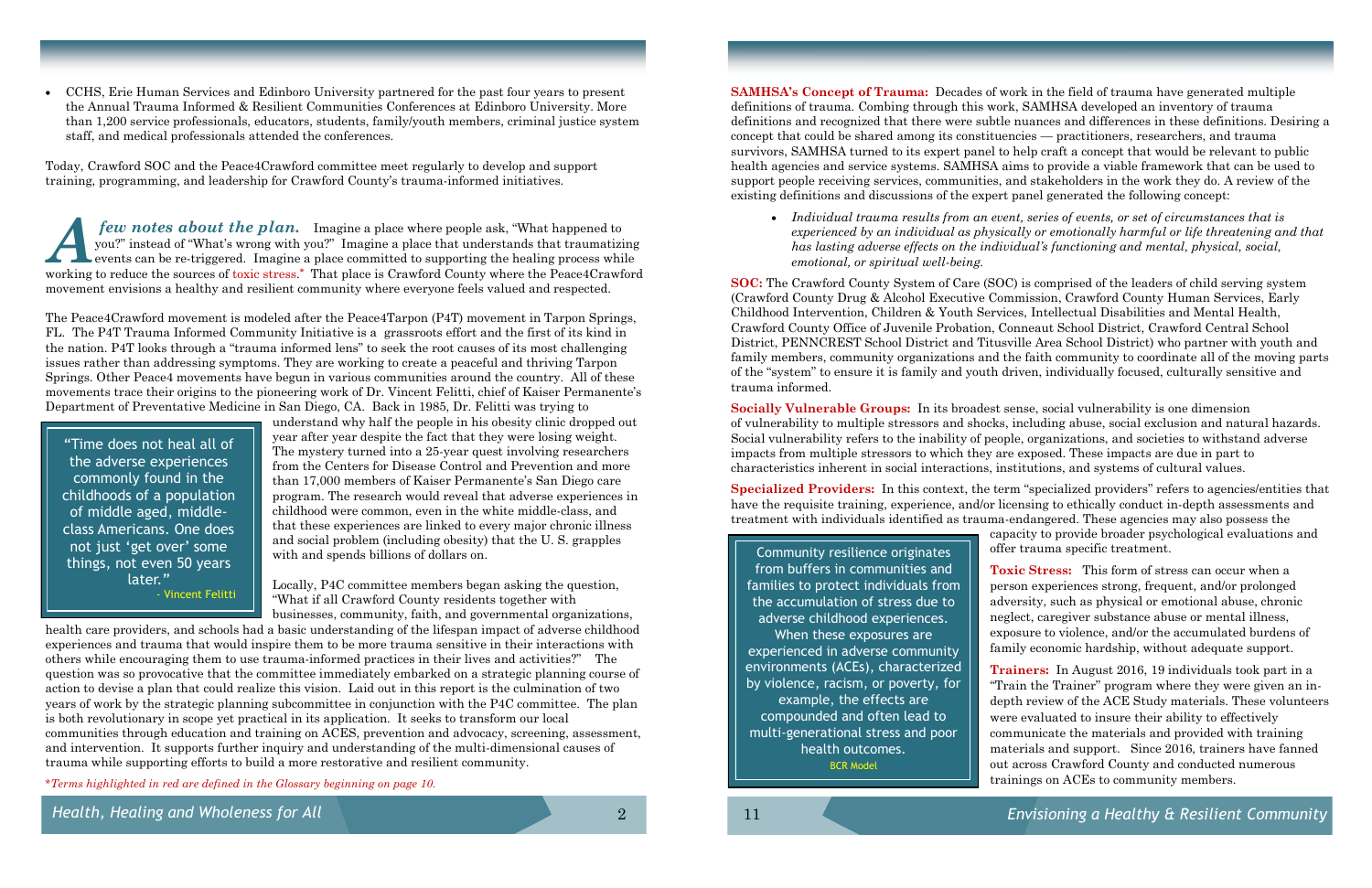## *Glossary of terms:*

**Adversity:** A state or instance of serious or continued difficulty or misfortune. A condition marked by misfortune, calamity or distress.

**Adverse Childhood Experiences** describes an adverse experience in a person's life that occurs before the age of 18 that a person remembers as an adult; Childhood abuse, neglect and other forms of household dysfunction that a child experiences before the age of 18.

**Advocacy:** We publicly and actively support implementation of programs, practices and policies that implement and sustain trauma informed practices at all levels of the public and private sectors of our communities, organizations and governmental entities.

**Holistic plan:** When assisting a family in development of a plan that is comprehensive, taking into account a variety of concerns rather than only specific items.

**Intervention:** The act of offering assistance or support to address a concern or problem. Encourage use of professional and other community supports (including peer support) and services.

**Peer support:** Individuals who share the life experiences of others who are seeking assistance in addressing trauma, either directly or as family members or significant others.

**Multi dimensional:** Involving several dimensions or aspects. Multidimensional thinking is thinking about a problem from multiple dimensions, rather than simply adopting one approach. It is desirable because it allows for greater intellectual penetration, and also because being an able multidimensional thinker allows one to think without relying heavily on framework.

- Critically assess the situation, understanding the multiple points of views
- Be able to hold multiple conflicting and contradictory views together in his mind
- Figure out the inter-dependencies between the actors/variables
- Develop the full picture of the situation at hand from the multiple dimensions

**Peace4Crawford:** A group of community-minded individuals representing a wide array of interests in Crawford County who get together once a month and solve the problems of the world... *or at least in Crawford County.*

**Recovery:** A return to a normal state of health, mind, or strength. The action or process of regaining possession or control of something stolen or lost. SAMHSA has established a working definition of recovery that defines recovery as a process of change through which individuals improve their health and wellness, live self-directed lives, and strive to reach their full potential. Recovery is built on access to evidence-based clinical treatment and recovery support services for all populations.

**Resilience:** The ability to bounce back from adversity; the ability to become strong, healthy or successful again after something bad happens

**SAMHSA**: Substance Abuse and Mental Health Services Administration. The Substance Abuse and Mental Health Services Administration (SAMHSA) is the agency within the U.S. Department of Health and Human Services that leads public health efforts to advance the behavioral health of the nation. SAMHSA's mission is to reduce the impact of substance abuse and mental illness on America's communities. SAMHSA addresses the impact of trauma on individuals, families, and communities as a behavioral health concern that requires a healing and recovery process.

*Health, Healing and Wholeness for All* 10

A trauma-informed community (TIC) is not, however, an attempt to relieve individuals and groups of their personal responsibilities regarding their actions. Everyone must answer for the outcomes resulting from their choices and behaviors. Rather, the TIC movement is about improving the health and wellbeing of communities through trauma-informed approaches that foster resilience and speak to interventions and treatment strategies that are more effective.

*The Pair of ACEs tree pictured below illustrates the influence of a community environment on the lives of children and families. Specifically, the Pair of ACEs tree depicts the interconnectedness of adverse community environments (ACEs), the soil in which some children's lives are rooted, and the adverse childhood experiences (ACEs) of their family environment, or branches on which children bud and grow. The leaves on the tree represent the exposures to adverse childhood experiences that are easily recognized in medical, educational, and social service settings, such as a well child visit or a preschool classroom. Adverse childhood experiences increase a person's risk for poor coping mechanisms and can result in lifelong chronic illnesses, such as depression, heart disease, obesity, and substance abuse. Physical or sexual violence and abuse or neglect, for example, can exist as toxic stress for individuals and families. 1*



Resilience (BCR) Model. Academic Pediatrics. 17 (2017) pp. S86-S93. DOI information: 10.1016/j.acap.2016.12.011

Tasks remaining to be completed by P4C workgroups include activities for implementation of our enumerated goals and objectives with quantitative and qualitative data to measure progress and impact. As with any plan, ours is fluid and subject to change over time. It has been designed to easily adapt to changing community needs and dynamics. If successfully implemented, however, individuals and families will reflect the transformative power of a trauma-informed community.

# **The Pair of ACEs Physical & Emotional Neglect Divorce Mental Illness** Incarceration **Homelessness Violence Poor Housing Quality & Affordability**

# **Adverse Childhood Experiences Adverse Community Environments Lack of Opportunity, Economic Mobility & Social Capital**

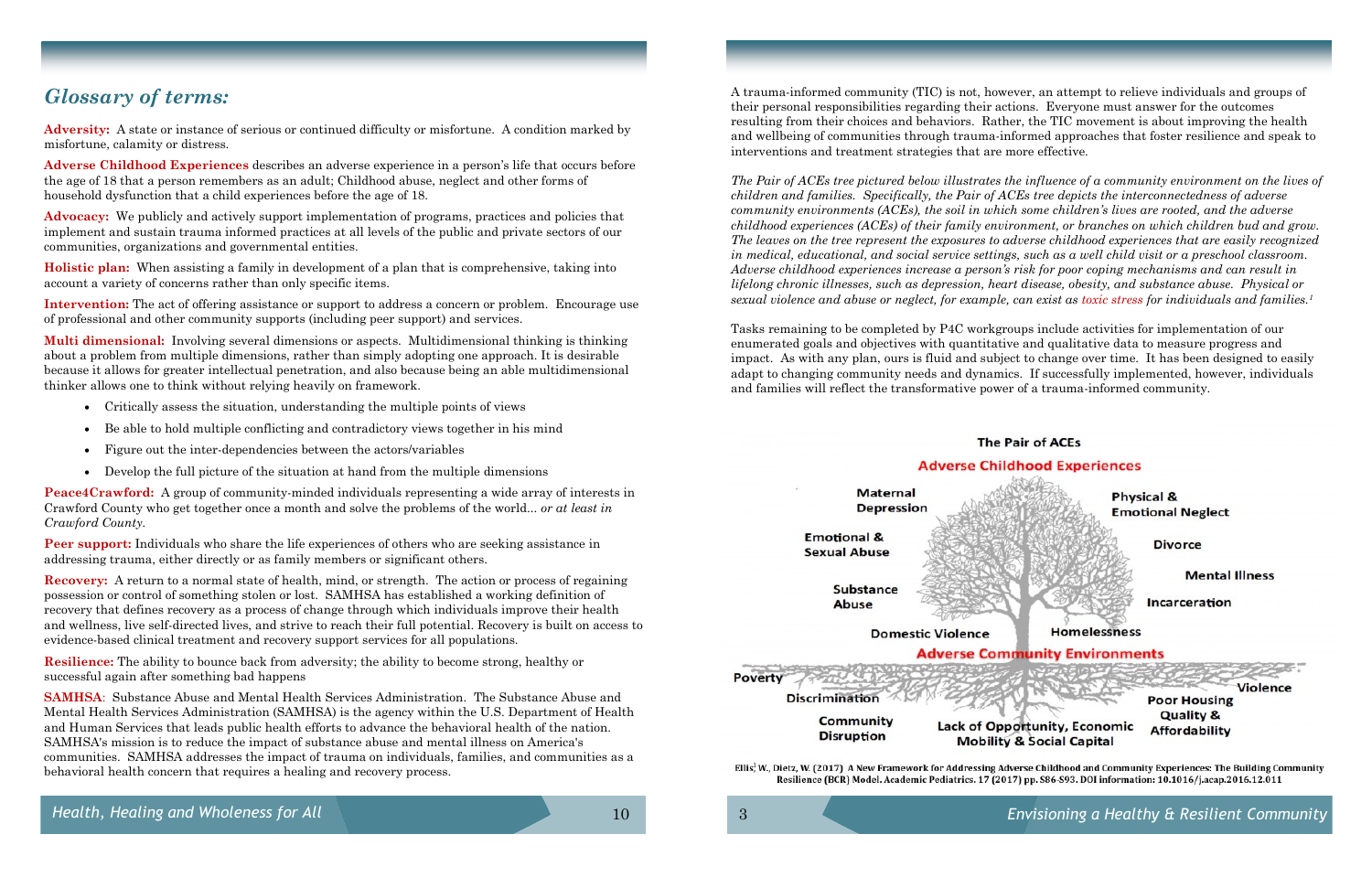*Strengths:* The people involved in the P4C movement are truly committed to this process and its implementation. The number of cross-systems collaborations is truly remarkable. These partnerships are rooted in collegial relations, mutual respect, and a collective desire to make our communities more resilient.

*Limitations:* Our focus is too expansive. How do we actually reduce ACEs for everyone? How do we actually build resilience for everyone? On the other hand, we are currently too focused on Meadville and its surrounding area. Subsequently, how do we take this plan and implement it county-wide?

Another limitation is governance. How do we manage initiatives, and action steps on such a large scale? How do we "control" the message so that core concepts are faithfully translated to community groups? How do we obtain feedback from the people who are actually affected by adverse conditions such as poverty, drug abuse, and crime? How do we create linkages and referral processes that are effective?

We have an opportunity to engage more partners in this work. Also, we can think about engaging nontraditional partners such as businesses and members of the faith community. Once engaged, we should have the collective power to change systems in a way that reflects a trauma-informed community.

*Opportunities:* We have an opportunity to create action-oriented committees to build community involvement, provide context and information for trauma and ACEs, and to grow resiliency within Crawford County at the personal and systemic level. We can offer youth-oriented efforts ( programs, mentorship, education and leadership opportunities) to build and maintain supportive relationships that are the cornerstone of individual resiliency.

This movement has huge implications for professionals in the field. For example, what does it mean for police officers, correction officers, judges, and school principals to conduct their work from a traumainformed perspective? What would our communities look like if everyone was practicing traumasensitive behaviors and attitudes?

*Threats:* The biggest threat to any new innovation or movement is that it becomes "systemized" to the extent that it simply becomes another box to check when conducting business as usual. Another threat comes from our unwillingness to listen to the people most affected by ACEs. Would these people recognize current activities and would they find them helpful?

Perhaps the biggest threat comes from a lack of personal investment from enough community members and groups. It is possible that not everyone will see the value in this approach and endorse it as needed to truly transform our communities.

*E nvironmental Scan: In 2017, the P4C strategic planning committee conducted an environmental scan to assess the current strengths, limitations, opportunities and threats (SLOT Analysis) facing the P4C committee. Although the response to the survey was limited, the information was deemed valuable and summarized below.*

### **GOAL IV: Prevention and Advocacy Goal**

*Crawford County organizations and residents will build resilience while marshaling its resources to reduce, mitigate or eliminate adverse experiences.* 

B. Support local initiatives that foster individual and community resiliency in Crawford County.

- A. Using an integrative approach, co-create solutions to address multi-dimensional family and community challenges.
- 
- 
- D. Promote a shift in mindsets from "What's wrong with you?" to "What's happened to you?"
- calls to action.

C. Promote and encourage strategies at the federal, state and local levels that support our "Mission."

E. Develop communication strategies for effective messaging, branding, framing, skill-building, and

## **GOAL III: Screening, Assessment, and Intervention Goal**

*Crawford County residents who have been impacted by traumatic experiences will have individualized opportunities for growth and recovery.*

1. Identify and implement tools for brief and focused inquiries to determine whether an

1. Promote use of best practice protocols for assessing impact of trauma exposure and the need

- A. Screening:
	- individual has experienced traumatic exposures and/or impact.
	- 2. Promote universal screening for traumatic experiences and/or impact.
	- 3. Identify and offer opportunities for strengthening resilience.
	- 4. Develop initial referral process.
	- 5. Offer referrals to specialized providers for further assessment.
- B. Assessment:
	- for intervention.
	-
	- 3. Identify opportunities for intervention.
	- 4. Develop referral process.
	- 5. Offer referrals and opportunities for interventions.
- C. Interventions/Treatment:
	- 1. Assess and expand capacity for intervention and treatment as needed.
	-
	- supports and services.
	-

2. Use assessment results to inform holistic plan and/or strategies for intervention.

2. Ensure the availability and accessibility of trauma proficient supports and services. 3. Develop and encourage use of formal and informal (including peer support) community

*4.* Encourage and promote holistic, family/individually driven recovery plan and/or strategies.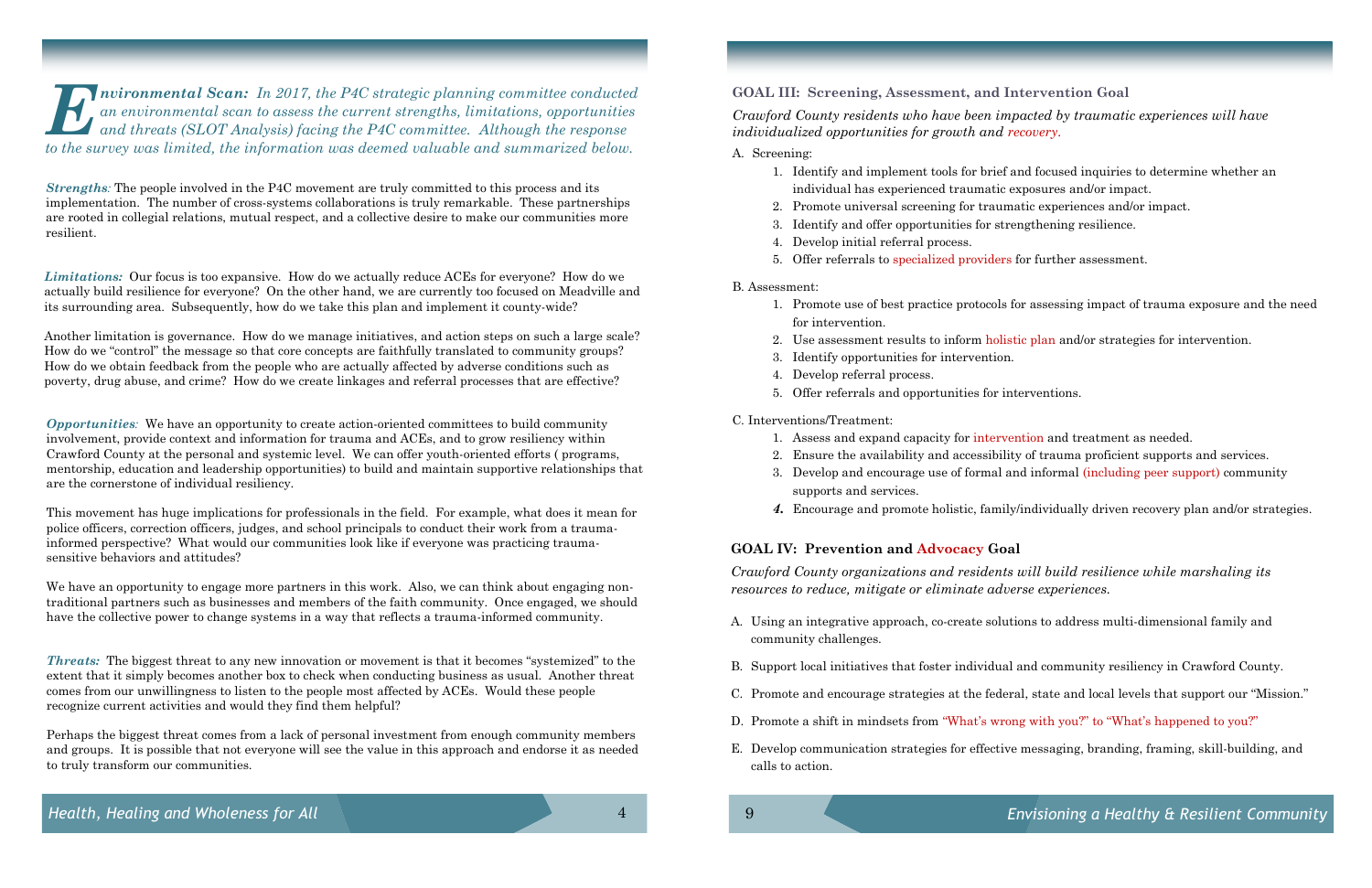*Health, Healing and Wholeness for All*

## **GOAL II: Training Component**

*Crawford County residents and organizations acquire knowledge and skills to be trauma sensitive in their lives and activities.* 

- A. Identify and prioritize individuals/professionals/systems/communities for training.
- B. Train all individuals/professionals/systems/communities on SAMHSA's four strategies for a traumainformed approach.
	- 1. **Realization:** all people in all roles have a basic realization about trauma and its effect on individuals, families, groups, organizations and communities.
	- 2. **Recognition:** all people in all roles possess the ability to recognize the signs of trauma.
	- 3. **Respond:** all people apply the principles of a trauma informed approach to all levels of functioning.
	- 4. **Resist re-traumatization:** all people develop skills and strategies to build resiliency and resist re-traumatization.
- C. Identify new trainers, partners and update training components.
- D. Expand county youth & adult mental health first aid trainings.
- E. Develop, implement and maintain a process for organizational trauma informed care initiatives.
- F. Assist organizations in developing continuous trauma informed quality improvement processes.
- *G.* Identify and evaluate what other communities and states are doing (see BCR model below).

*The Building Community Resilience (BCR) model at the Redstone Center seeks to improve the health of children, families, and communities by fostering engagement between grassroots community services and public and private systems to develop a protective buffer against Adverse Childhood Experiences (ACEs) occurring in Adverse Community Environments (ACEs) – the "Pair of ACEs." For more information on this model, go to... https://publichealth.gwu.edu/departments/redst one-center/resilient-communities*



Process of Assessment, Readiness, Implementation & Sustainability

.<br>Ellis, W., Dietz, W. (2017) A New Framework for Addressing Adverse Childhood and Community Experiences: The Building Comm Resilience (BCR) Model. Academic Pediatrics. 17 (2017) pp. S86-S93. DOI information: 10.1016/j.acap.2016.12.011

8

## **Building Community Resilience (BCR):**

**Collaborative**: We focus on working with and strengthening a wide and diverse range of

**Integrative**: We believe in addressing the root causes of adversities in a holistic manner.

- community organizations, service providers, individuals and other entities.
- 
- experiences.
- 

**Preventative**: we believe in proactive measures that reduce, mitigate or eliminate adverse

 **Generative**: We marshal community resources to generate healthy communities by co-creating solutions for multi-dimensional family and community challenges.

*O ur Identity.* P4C is **focused** on communities and its members who are at risk or have experienced adversities or trauma directly or vicariously including organizations, businesses and systems in Crawford County that interact with survivors of ACEs. (Note: Everyone is impacted including those that provide services).

At **issue** are adversities and traumatic experiences that negatively impact health and behavior.

P4C **envisions** a healthy and resilient community; a community where everyone is valued, respected, safely cared for and treated compassionately.

In support of this vision, P4C's **mission** is to advocate and support the development of resources and programs that are culturally and linguistically competent to identify, address, and prevent adversity and traumatic experiences while fostering individual and community resiliency in Crawford County.

P4C understands that adversities and traumatic experiences are at the heart of the most challenging issues facing our community. Within this **context**, P4C seeks to work with multiple systems that intersect with our focus of change and has developed the following **strategies** to influence social change:

Create awareness of the impact of adversity and traumatic experiences on individuals and

 Support inquiry and understanding of the relationship between trauma and community adversity, the impact on socially vulnerable groups and identify opportunities for building

 Support inquiry and understanding of the multi-dimensional causes of trauma and adversity in our community and the ways in which specific groups are affected disproportionately.

- communities.
- community resilience.
- 
- promote prevention and resilience.
- 
- reduce the impact of adversities on individuals and communities.
- 

Create an informed community that recognizes and understands the protective factors that

Build a restorative and supportive community that promotes health and well-being for all.

Encourage universal access and utilization of programs, services, and interventions that

Create lasting partnerships within the community to prevent and reduce adversities.

*O ur Core Values.* These values form the foundation upon which we perform our work and conduct ourselves. Our core values are not descriptions of the work we do or the strategies we employ to accomplish our mission. Rather, these values underlie our work and determine how we choose to interact with each other. Furthermore, these values clarify who we are as a committee, articulate what we stand for, and inform our decision-making process.